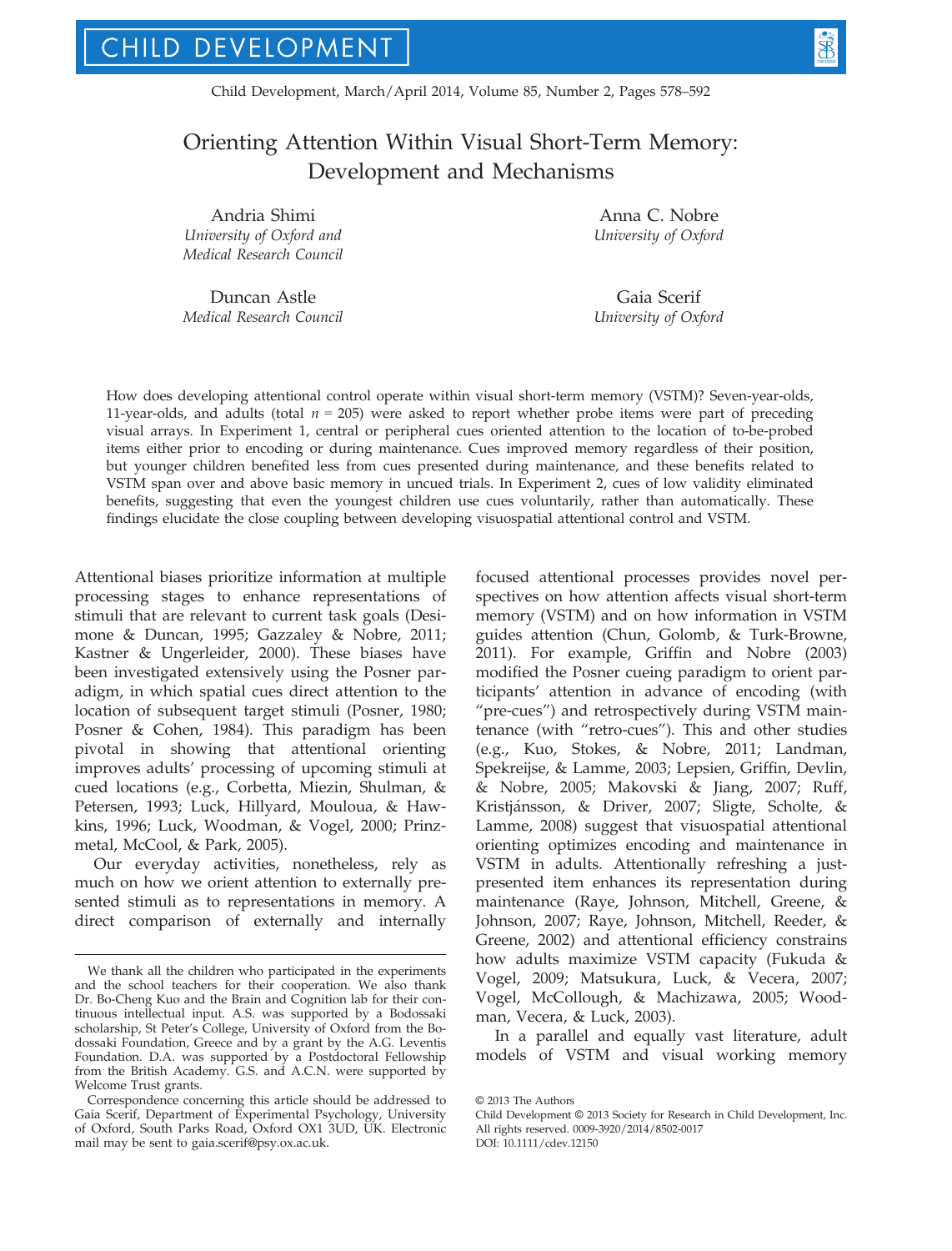(VWM) stipulate that both spatial and nonspatial attentional processes play an important role in prioritizing information for encoding, updating and monitoring information during VSTM maintenance (e.g., Awh & Jonides, 1998, 2001; Baddeley & Hitch, 1974; Cowan, 2001; Engle, Tuholski, Laughlin, & Conway, 1999). For example, memory for spatial sequences in the Corsi Block span task requires attentional resources (e.g., Barrouillet, Gavens, Vergauwe, Gaillard, & Camos, 2009; Rudkin, Pearson, & Logie, 2007; Vandierendonck, Kemps, Fastame, & Szmalec, 2004) and imposing concurrent attentionally demanding tasks during maintenance has established that, in adults, attention is involved in avoiding interference and/or protecting representations in VSTM (Ueno, Allen, Baddeley, Hitch, & Saito, 2011).

Despite these advances at the interface between attention and VSTM and VWM in adults, it remains unclear whether changes in attentional control play a similar role in the earlier development of VSTM and VWM. Children's STM capacity increases dramatically between 3 and 10 years (e.g., Gathercole, 1999; Gathercole, Pickering, Ambridge, & Wearing, 2004), although these changes are better understood for verbal than for visual material (Pickering, 2001). Models of childhood memory development include a domain-general attentional controller (e.g., Baddeley & Hitch, 2000), but exactly how this operates in spatial and nonspatial terms remains unclear. While the ability to "refresh" items in visual memory distinguishes older and young adults (Johnson, Reeder, Raye, & Mitchell, 2002; Raye, Mitchell, Reeder, Greene, & Johnson, 2008; Raye et al., 2002), these processes have rarely been investigated in childhood. Furthermore, children's VSTM capacity measured with tasks such as the Corsi Blocks increases with age (Kemps, De Rammelaere, & Desmet, 2000; Logie & Pearson, 1997). Examining precisely how attentional orienting contributes to these commonly used tasks across development can elucidate further the contribution of attentional control to developing VSTM and VWM.

Investigating attentional contributions to changes in VSTM, Cowan, Morey, AuBuchon, Zwilling, and Gilchrist (2010) asked 7-year-olds, 12-year-olds, and adults to perform a simple change detection task during which attention was directed by focusing on items of particular upcoming shapes. With large arrays, 7-year-olds differed from 12-year-olds and adults at attending to changes for items in the cued shape. In contrast, when they allocated attention to small arrays, they did not differ in how they dealt with changes, suggesting that both attentional

abilities and basic limitations in storage capacity influence developmental differences in VSTM. Agerelated differences in VSTM persisted even when slow encoding was possible (Cowan, AuBuchon, Gilchrist, Ricker, & Saults, 2011), indicating that changes in storage capacity, rather than encoding differences or attentional filtering, underpinned developmental changes in VSTM and VWM capacity in these two studies.

Yet, the distinct contributions of visuospatial biases to encoding and maintenance in VSTM could not be assessed in the paradigms used by Cowan and colleagues because attention was always oriented to a nonspatial target dimension (shape) prior to encoding. Complementary insights into the role of developing visuospatial attention for VSTM and VWM over childhood are needed (Astle & Scerif, 2011; Scerif, 2010). Pioneering work in infants by Oakes and colleagues points in this direction. For example, Ross-Sheehy, Oakes, and Luck (2011) elegantly demonstrated that salient visuospatial attention cues facilitate detection of a change in VSTM in infants as young as 5 and 10 months of age. The mechanisms by which spatial cues orient attention in function of memory later in childhood are less well understood. A recent study examined 7-year-olds', 10-year-olds', and adults' memory when visuospatial cues oriented attention to items in memory (Astle, Nobre, & Scerif, 2012). Despite poorer overall memory in children, all groups benefited from the attention cues. Children benefited from cues in advance of encoding just as much as adults, but this was not the case for cues orienting attention during maintenance, highlighting developmental similarities and differences in how visuospatial attention operates in VSTM. Furthermore, children's cueing benefits during maintenance predicted VSTM and VWM span, and the authors concluded that individual differences in visuospatial attention contribute to differences in visual memory capacity.

The precise reasons why young children and adults should differ in how their visuospatial attentional biases operate in VSTM remain to be investigated. We aimed to assess whether the differential developmental time course of visuospatial orienting in service of encoding versus maintenance depends on specific characteristics of the orienting cues, that is, their symbolic nature, abrupt onset or position (Experiment 1), or on the validity of cues and therefore, in turn, on voluntary as opposed to reflexive orienting (Experiment 2). To understand the nature of orienting benefits, we also examined the extent to which individual differences in visuospatial cueing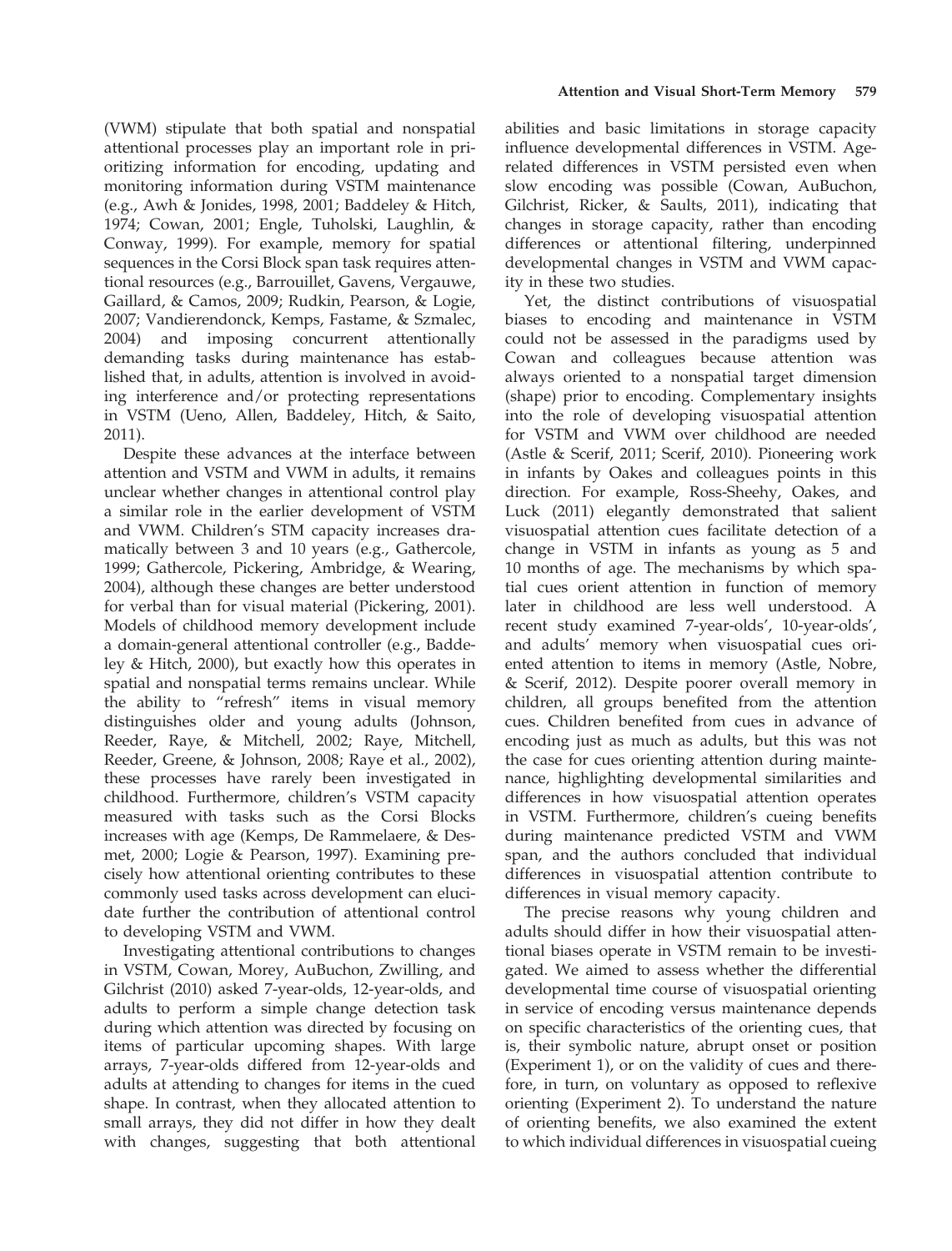benefits and traditional measures of VSTM and VWM span are closely coupled (Experiment 1).

#### Experiment 1

The role of attention in VSTM and VWM tasks has been demonstrated in adults (e.g., Rudkin et al., 2007; Salway & Logie, 1995; Ueno et al., 2011) and in infants (e.g., Ross-Sheehy et al., 2011). However, developmental trajectories through childhood and their cognitive underpinnings are not clear. When tested in the context of simple target detection or discrimination, attentional orienting varies in its rate of change over development depending on whether central or peripheral cues are used (Akhtar & Enns, 1989; Brodeur & Boden, 2000; Enns & Brodeur, 1989; Iarocci, Enns, Randolph, & Burack, 2009; Ristic & Kingstone, 2009; Wainwright & Bryson, 2002). Although central and peripheral cues are often interpreted as engendering, respectively, voluntary and automatic orienting, they differ along simpler dimensions (Ristic & Kingstone, 2009): Their locus of presentation and the symbolic nature of central cues also distinguish them. In departure from Astle et al. (2012), whose cues conflated central and peripheral elements, we contrasted cues at distinct positions to study whether participants' encoding in VSTM and maintenance would benefit from cues despite their differences. This experimental manipulation is critical for distinguishing alternative factors underpinning developmental changes in the ability to orient attention in VSTM: either an increasing ability to control and direct attention in service of memory or a greater ability to interpret and follow central symbolic arrow cues.

First, we hypothesized that attention cues would benefit VSTM for all age groups, but we expected smaller benefits with attention cues presented during maintenance in children than in adults and compared to cues presented prior to encoding, consistent with Astle et al. (2012). Second, we hypothesized that if these developmental differences in cueing benefits truly reflect children's improving attentional control rather than difficulties in interpreting or using central symbolic cues, then we should observe similar performance in central and peripheral cues within each age group. Finally, attentional cueing benefits during maintenance should relate to individual differences on measures of VSTM and VWM capacity that are commonly used to study these in childhood, elucidating shared mechanisms for visuospatial attention and memory.

## Method

#### Participants

Forty children (15 boys) between 6 and 8 years old ( $M = 6.9$  years old,  $SD = .62$ ; "7-year-olds" henceforth), 40 children (17 boys) between 10 and 12 years old  $(M = 10.8 \text{ years}$  old,  $SD = .63$ ; "11-year-olds" henceforth), and 36 adults (15 males) between 18 and 34 ( $M = 23.7$  years old,  $SD = 3.91$ , "adults" henceforth) participated in the study. Twenty children in each child group and 15 adults completed the central-cue task ("central-cue group"); the remaining children and 21 adults completed the peripheral-cue task ("peripheral-cue group"). Children were recruited from local primary schools via an opt-in procedure. Adults were recruited among university undergraduates and postgraduates. Due to time constraints in testing, additional data on individual differences in VSTM and VWM capacity could only be collected from participants in the central-cue groups ( $n = 55$ , 40 children). Children with neurological/psychiatric disorders were excluded from the study and no hearing problems were reported by the parents or teachers of the participants. All participants had normal or corrected-to-normal vision. Prior to testing, ethical approval from the appropriate Research Ethics Board was secured, and permission for entry in schools was given by relevant local Educational Boards. Adult participants and parents/guardians of children participants signed informed consent forms.

#### Apparatus

Attentional orienting task. The experimental task (see Figure 1 for examples of conditions) was programed in E-prime v.1.2 (Psychological Software Tools, Pittsburgh, PA) and presented on a PC screen. Participants viewed an array of four items comprising identical line drawings of familiar objects and animals (each subtending  $1.64^{\circ} \times 2.05^{\circ}$  and centered at 2.87° lateral and 2.87° azimuthal eccentricity from a central fixation point). The array was followed by a single memory item ("probe") and participants responded whether the probe had been present in the preceding array. Array items were presented in different colors (drawn from a set of seven colors: blue, green, yellow, orange, pink, red, and white) on a black background. Attention cues appeared briefly before encoding of the array or while the array was being maintained in VSTM and guided participants' attention to the location of the item to be probed. Cues directing attention to an array item were always valid (i.e., they cued the location of the item to be probed with 100% validity).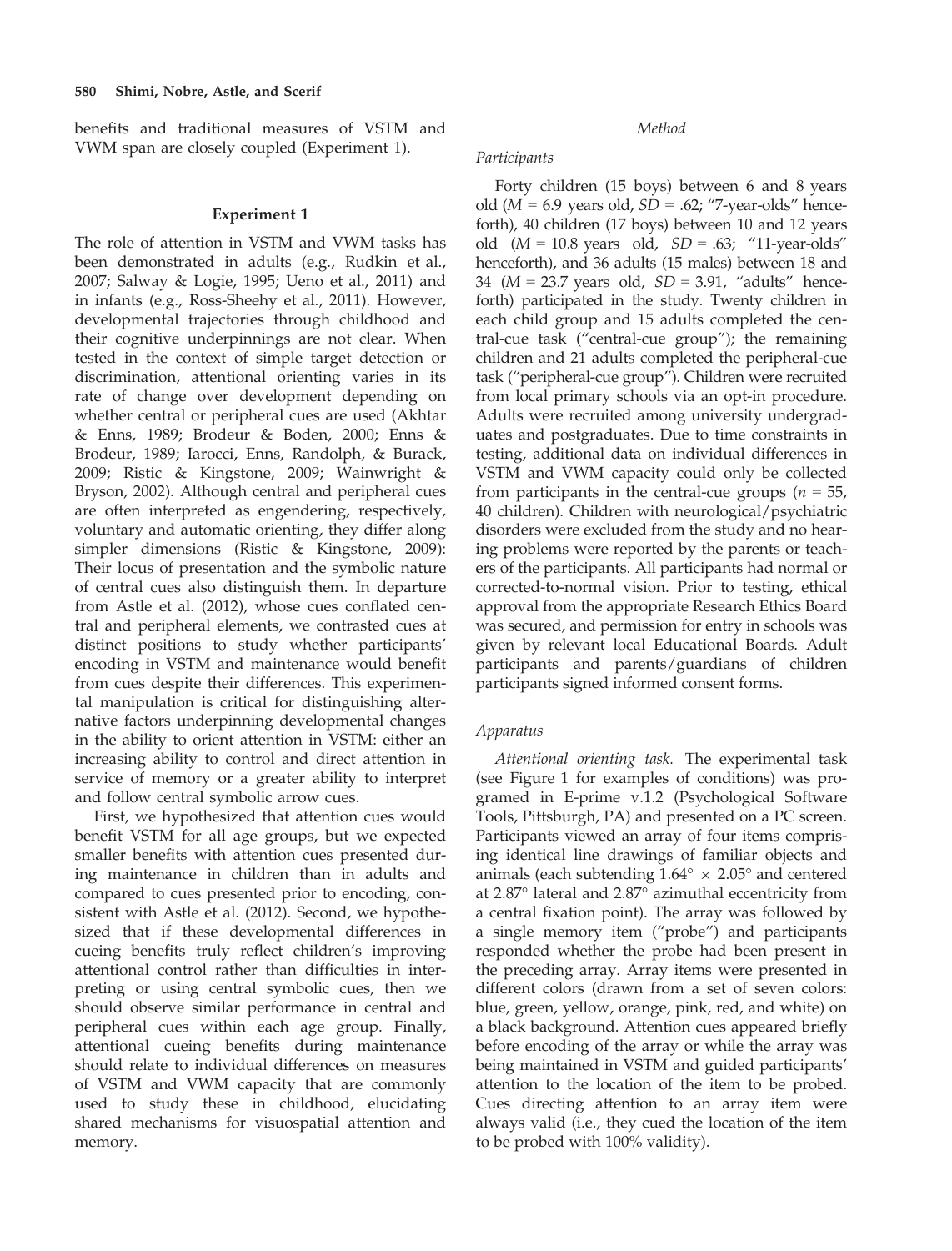

Figure 1. (a) Schematic illustration of a retro-cue trial sequence. In each trial, an array of four symmetrically arranged and uniquely colored peripheral items appeared briefly. After a variable delay, a single colored probe item was presented centrally, followed by a fixation point on screen until a response was made or until a generous maximum of 5,000 ms elapsed (leading to minimal trial attrition across age groups). Participants judged whether the colored probe had been present in the preceding array. On cued trials, an arrow or a border, depending on the participant's cue-position group, either preceded (pre-cue trials) or followed (retro-cue trials) the array, with an intervening ISI of 800–1,200 ms. On neutral trials, white-filled squares preceded and followed the array. (b) Trial types of Experiment 1: pre-cue, retro-cue, and neutral trials. Pre-cue and retro-cue trials contained either central (arrows) or peripheral (border) cues depending on the participant's cue-position group (central-cue or peripheral-cue group). Pre-cue and retro-cue trials were 100% valid. (c) Trial types of Experiment 2: retro-cue and neutral trials (neutral trials were identical to Experiment 1 and so were absent trials). For all participants, retro-cue trials contained central and peripheral cues that could be valid or invalid (50% validity).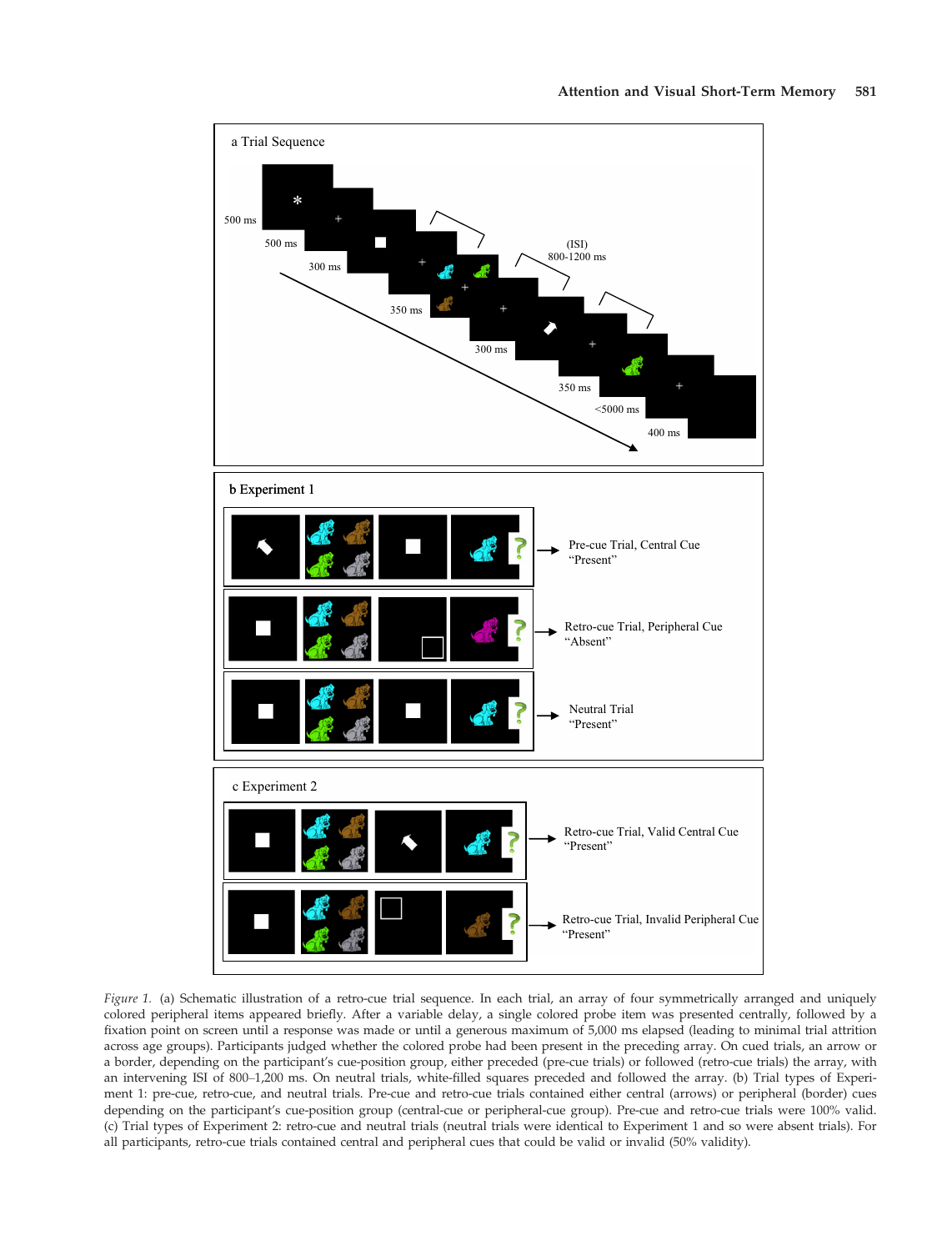Three trial types (Figure 1b) were included in the experiment: pre-cue, retro-cue, and neutral trials. In pre-cue trials, an attention cue was presented before the array and it guided participant's attention to one of the upcoming items of the array. In retro-cue trials, an attention cue was shown after the array and guided participants' attention to one of the already encoded items. In neutral trials, white squares (that provided no spatial information as to a specific location) were presented before and after the array, to control for the nonspatial alerting benefits that preand retro-cues may have engendered. To also equate pre-cue and retro-cue trials in the amount of nonspatially informative alerting, we included neutral squares at the uncued time-point within each trial type. For example, in pre-cue trials, a white square ("neutral square") appeared after the memory array, at the time point at which the retro-cue would appear in the other trial type. This controlled for generic alerting effects by our attention cues.

Two experimental groups were tested. In the central-cue groups, the attention cue was a white arrow presented centrally  $(0.82^{\circ} \times 0.82^{\circ})$ . In the peripheral-cue groups, the attention cue was a white square outline  $(1.64^{\circ} \times 2.05^{\circ})$  presented at the location subsequently or previously occupied by one of the array items. Neutral squares (0.82 $\degree$   $\times$ 0.82°) were centrally presented.

The task consisted of two practice blocks of six trials each, followed by four test blocks of 48 trials each, totalling 192 experimental trials. The first practice block was a slower version of the real experiment to ensure that the participants really understood the task; the second adopted the timing parameters of test trials. To prevent children from being confused by continually changing cue types across trials, each test block contained neutral trials and either pre-cues (two "pre-cue blocks") or retrocues (two "retro-cue blocks"). Block order was counterbalanced across participants. Two thirds of trials were probe-present trials and one third was probe-absent trials. Half of all trials were cued (equally likely to point to one of the four possible spatial locations) and half were neutral. Central and peripheral cues always predicted target location in probe-present trials (100% valid). Half of "probeabsent" trials also contained attention cues to ensure that these did not simply come to signal a "present" response (in probe-absent trials, the cue pointed to an item in the array, but the probe was not part of the array). Participants received visual feedback (i.e., correct, incorrect, no response) after each practice trial. On test blocks, feedback about the number of correct responses was given on the

screen after every 16 experimental trials and at the end of the block.

Automated Working Memory Assessment (AWMA; Alloway, 2007). We employed the Dot Matrix task and the Spatial Recall task and followed the nomenclature employed by the test designer in labeling the first a spatial STM task and the second a spatial WM task although both load on attentional processes. Both tasks are derivatives of the Corsi block task, allowing us to link our experimental measures with traditional span measures (see Introduction). In Dot Matrix, participants view a  $4 \times 4$  matrix and sequentially presented red dots. They recall where dots appeared in exactly the same order by pointing to the computer screen. In Spatial Recall, participants view two identical shapes, one of which is the mirror image of the other on half of all trials. They report whether the two shapes are a mirror image of each other, thus performing a mental rotation on the second shape. At the same time, the second shape is paired with a red dot whose serial positions participants recall at the end of the sequence. The task therefore requires the child to retain the ordered locations of a dot while rotating objects in mind. For both scales, the number of to-be-remembered items increases until below 2/3 criterion. Raw scores and standardized scores can be computed for both subscales.

# Procedure

Participants were tested individually in a quiet room within their school or at the university. Participants sat at a comfortable distance from the screen. The examiner explained the characteristics of trial types on the orienting task using examples presented on cards, and emphasized that participants should pay attention to the attention cues, when available, as these would help them decide whether the probe item was present in the previous array. Participants were also asked to respond as quickly and accurately as possible while focusing their gaze on the fixation point throughout the trial. Children placed the index finger of each hand on each mouse button while adults held the mouse in one hand. Participants received feedback from the experimenter while performing the practice trials, to ensure that they understood the task. After completing the orienting task, participants in the central-cue groups also completed the two subscales of the AWMA.

#### Design

Separate mixed-design analyses of variance (ANOVAs) were performed for each dependent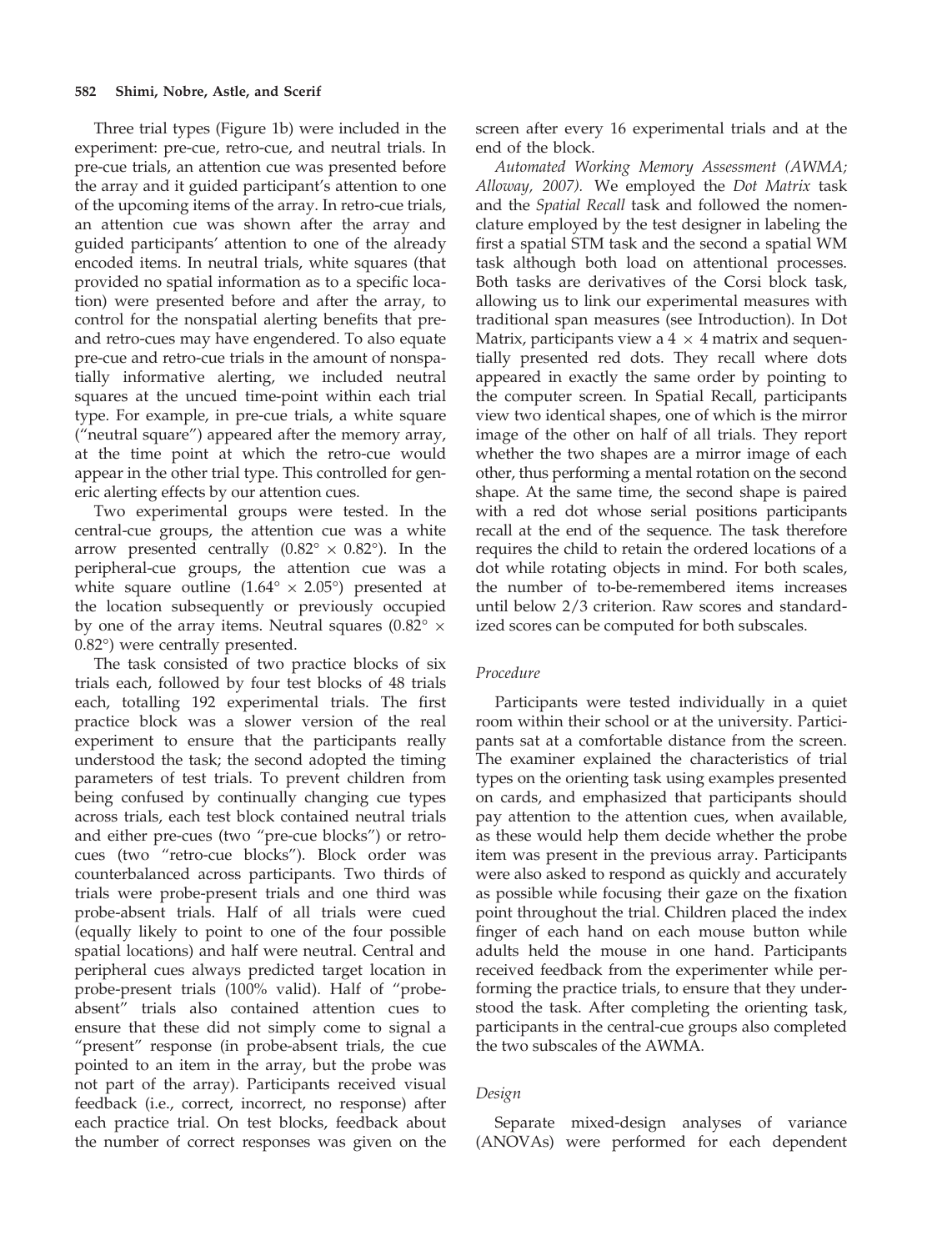variable to test the effect of the between-subject factors of age group (7-year-olds, 11-year-olds, adults) and cue position (central, peripheral), and the within-subject factors of cue timing (attention cues presented prior to encoding, "pre-cues" henceforth; attention cues presented during maintenance, "retro-cues" henceforth) and trial type (cued, neutral). Accuracy-based d-prime and median reaction times (RTs) were both computed, as these may index distinct effects on how well stimuli are represented in memory and information is accessed, respectively (Prinzmetal et al., 2005). To aid comparisons with previous findings (e.g., Cowan et al., 2005; Cowan et al., 2010; Cowan et al., 2011), Cowan's K was computed as a measure of VSTM capacity (see formula, Figure 2). A further analysis on response criterion c' investigated age-group differences in response bias. RTs were computed for correct probe-present trials only (e.g., Griffin & Nobre, 2003). Greenhouse-Geisser and Bonferroni corrections were employed when necessary.

To understand the cognitive processes underpinning visuospatial orienting benefits, preliminary correlational analyses with well-understood measures of VSTM/VWM span were followed by hierarchical regression models in which age in months, performance on neutral trials, and performance on cued trials were assessed as predictors of raw scores on the Dot Matrix and Spatial Recall tasks. An accuracy-based measure (K) was chosen as predictor here because traditional span measures are unspeeded, and because RT is thought to index less well the precision of cued representations (Prinzmetal et al., 2005).

#### Results

#### Accuracy-Based Improvements: Cowan's K

Analyses were consistent across distinct accuracy-based measures (d-prime and Cowan's K). Thus, for brevity, only statistics for K are reported. The analysis revealed two significant three-way interactions of Age Group  $\times$  Cue Timing  $\times$  Trial Type,  $F(2, 110) = 11.89$ ,  $p < .001$ ,  $\eta^2 = .18$ , and Cue Position  $\times$  Cue Timing  $\times$  Trial Type,  $F(1, 110) =$ 4.75,  $p = .03$ ,  $\eta^2 = .04$ . Analyses of simple main effects for the interaction of Age Group  $\times$  Cue Timing  $\times$  Trial Type revealed that all age groups performed better in cued than neutral trials in both blocks ( $p < .05$ , for all comparisons), and that precue benefits were larger than retro-cue benefits for all groups ( $p < .05$ ). What, then, drove the interaction? As there were age-related baseline differences in memory for neutral trials ( $p < .05$  for all comparisons), difference scores were calculated as the difference between cued and neutral trials (see Figure 2). These revealed a main effect of cue timing,  $F(1, 110) = 109.84$ ,  $p < .001$ ,  $\eta^2 = .500$ , and a Cue Timing  $\times$  Age Group interaction,  $F(2, 110) = 11.89$ ,  $p < .001$ ,  $\eta^2 = .178$ . The interaction was driven by the fact that, when the cue was presented in



Figure 2. Cowan's K difference scores from neutral baseline, comparing the central with the peripheral cue across pre-cue and retro-cue trials, for all three age groups in Experiment 1. Cowan's K scores were computed by subtracting the false alarm rate (proportion of trials that participants incorrectly reported as present) from the hit rate (proportion of trials that participants correctly reported as present) and multiplying the residual with the set size of the memory array. Error bars represent standard errors of the means.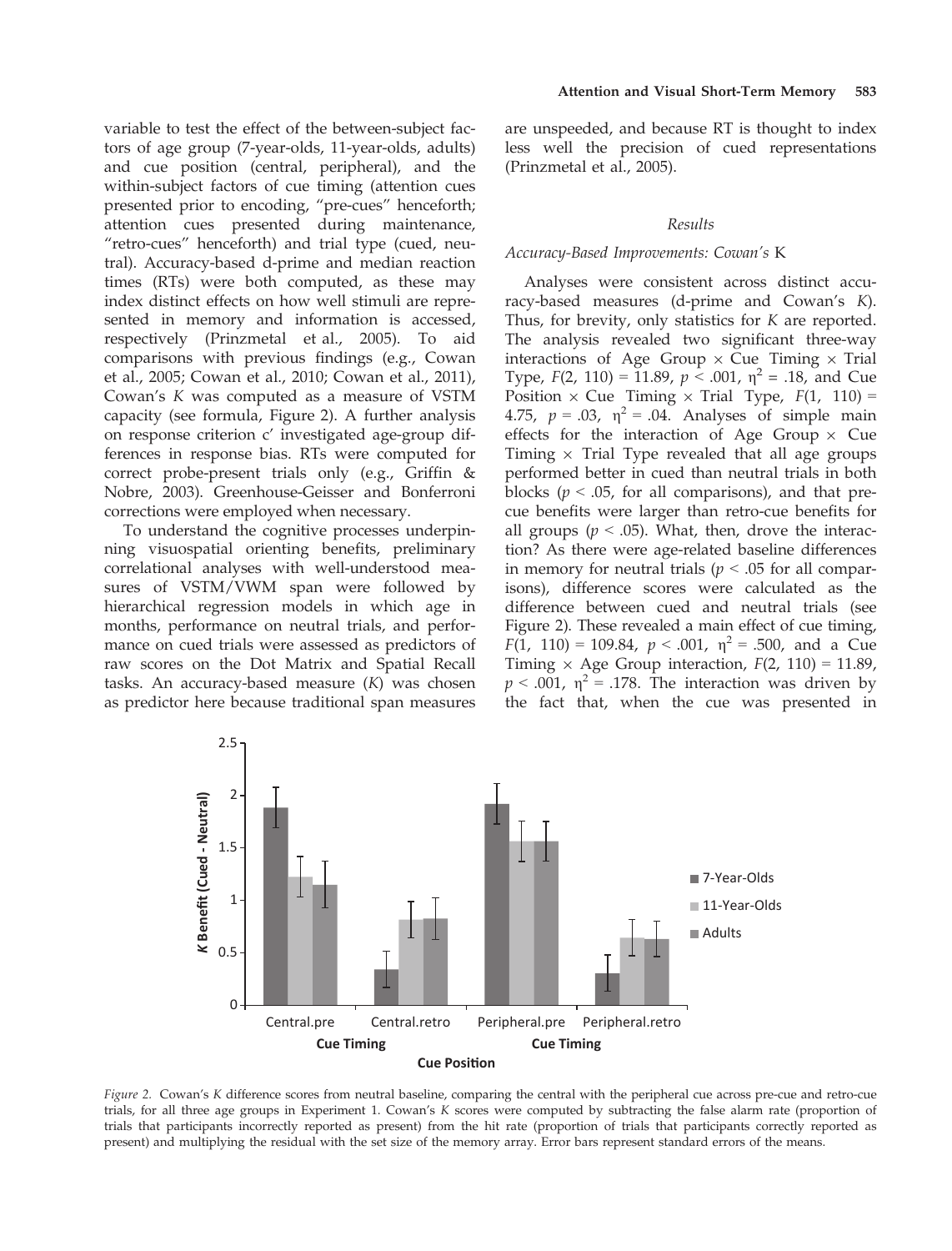advance of encoding, all three age groups benefited to the same degree ( $p > .05$  for all comparisons), but when the cue was presented during maintenance, adults and 11-year-olds benefited to a similar degree to each other  $(p > .05)$  and significantly more than the 7-year-olds ( $p < .05$ ). These age-related group differences in cueing benefits held even when a proportional difference score taking baseline memory into account [(cued-neutral)/neutral] was computed, Age Group  $\times$  Cue-Timing Benefit,  $F(2, 108) = 9.27$ ,  $p < .001$ ,  $\eta^2 = .15$ .

To return to the question of whether the characteristics of cues drive attentional orienting effects, the Cue Position  $\times$  Cue Timing  $\times$  Trial Type interaction was driven by better performance for central cues compared to peripheral cues in the retro-cue block  $(M = 2.50$  and 2.17, respectively,  $p = .02$ ). Difference scores confirmed that there were greater benefits stemming from the pre-cues than from the retro-cues regardless of the position of the cue ( $Ms = 1.42$  and .66, respectively, for central cues and  $Ms = 1.68$  and .53, respectively, for peripheral cues,  $p < .001$ ). Crucially, there was no interaction between age group and cue position on K benefit having controlled for differences in neutral trials by computing difference scores. This in turn suggested that benefits across age groups were not affected by the physical characteristics of the cue, and were not poorer in children than adults for symbolic central cues, with both encoding and maintenance cues  $(p > .05$  for all comparisons).

There were no significant main effects of age group or interactions with age group  $(p > .05)$  on criterion c, suggesting that there were no differences among the three age groups in their tendency to respond yes or no. These findings suggest that the K (and d-prime) results reflect participants' ability to make use of the cue and not responding biases.

#### Median RTs

The ANOVA on median RT showed that main effects were moderated by a highly significant threeway interaction of Age Group  $\times$  Cue Timing  $\times$  Trial Type,  $F(2, 110) = 12.34$ ,  $p < .001$ ,  $\eta^2 = .18$ , bolstering the similar effect for  $K$  (and d-prime). As there were again age-related differences in baseline neutral trials, cueing benefits were again calculated as the difference in median RT on neutral minus cued trials. Difference scores showed a significant main effect of age group,  $F(2, 110) = 5.05$ ,  $p = .008$ ,  $\eta^2$  = .08, and a significant interaction of Age Group  $\times$  Cue Timing,  $F(2, 110) = 12.34$ ,  $p < .001$ ,

 $\eta^2$  = .18, driven by the 7-year-olds benefiting more in speed when presented with pre-cues  $(Ms = 421.70)$ than with retro-cues ( $Ms = 253.26$ ,  $p < .001$ ). Adults and 11-year-olds benefited equally from pre-cues and retro-cues (adults:  $Ms = 231.16$  and 256.23, 11-yearolds:  $Ms = 229.79$  and 262.89, respectively,  $p > .05$ ). When overall slower responses in children were taken into account by scaling RT differences by neutral RTs, that is, (neutral-cued)/neutral, the Age Group  $\times$  Cue Timing interaction remained significant ( $p < .001$ ).

# Attentional Cueing Benefits and VSTM and VWM Capacity

To understand further the cognitive processes underpinning visuospatial orienting benefits, we assessed whether individual differences in attentional orienting related to performance on validated VSTM and VWM span tasks for the sample of children and adults in the central-cue groups. Preliminary partial correlations controlling for chronological age in months across measures of attentional orienting (d-prime and K; again, the two measures revealed similar results, and thus for brevity, statistics for K only are reported) and memory span performance (raw scores from the two AWMA subscales) are presented in Table 1. In addition to examining relations across all measures (as seen above the top diagonal in Table 1), we tested whether performance in cued trials correlated with VSTM and VWM span subscales having controlled for K on neutral trials at an earlier step (see two bottom rows in Table 1). This is a conservative approach because it excludes variability in attentional processes that are also required by maintaining information in VSTM when no spatially informative cues are provided. In essence, it focuses solely on attentional processes explicitly related to visuospatial orienting.

In summary, when individual differences in age and baseline memory on uncued trials were taken into account, performance following retro-cues related significantly to both visuospatial STM span (as indexed by the Dot Matrix task) and to visuospatial WM span (as indexed by the Spatial Recall task). Although performance on neutral and cued trials were significantly correlated, having controlled for basic memory on neutral trials and age-related differences, K on retro-cued trials significantly predicted additional unique variance in Spatial Recall scores, smallest  $F(1, 51) = 4.73$ ,  $p = .03$ , and in Dot Matrix scores, smallest  $F(1, 51) = 4.82$ ,  $p = .03$  (see online Appendix S1, for regression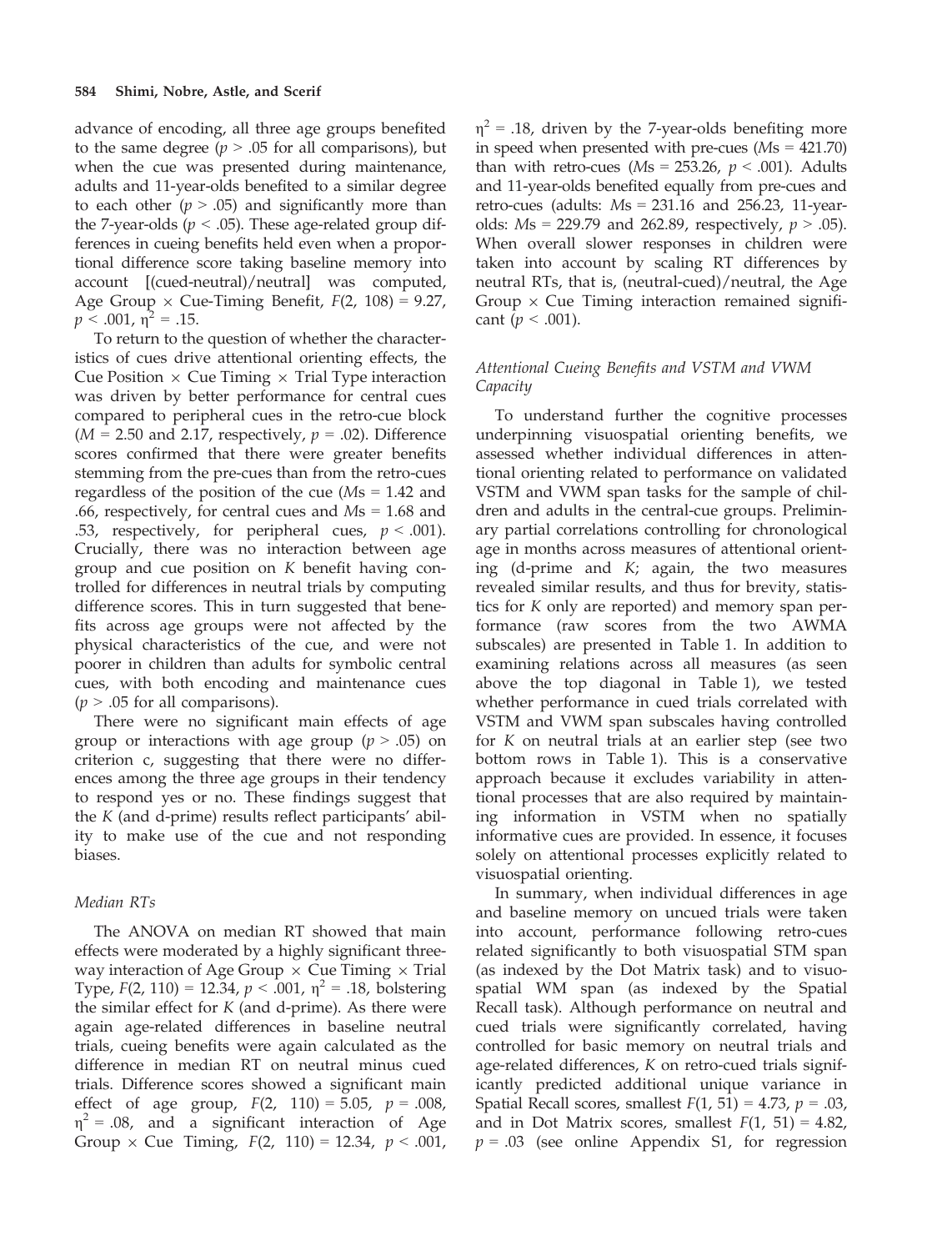| дэл тийнээ ини толкигх тистолу эрин дэриййн кесин, гинотийси толкигх тистолу гизэсээтсні [гтттритт]). |                |  |  |
|-------------------------------------------------------------------------------------------------------|----------------|--|--|
| Dot Matrix                                                                                            | Spatial Recall |  |  |
| $.412**$                                                                                              | $.329*$        |  |  |
| $.272*$                                                                                               | $.295*$        |  |  |
| $.355**$                                                                                              | $.273*$        |  |  |
| $.428**$                                                                                              | $.386**$       |  |  |
|                                                                                                       |                |  |  |
|                                                                                                       |                |  |  |
|                                                                                                       |                |  |  |

Experiment 1 Relations Between Chronological Age (Age in Months), Attentional Control Measure (K), and Raw Scores for Visual Short-Term (Dot Matrix) and Working Memory Span (Spatial Recall, Automated Working Memory Assessment [AWMA]).

Note. Values above the diagonal indicate partial correlations across measures controlling for chronological age in months, whereas values below the diagonal indicate partial correlations between performance on cued trials and AWMA subscales, controlling for both chronological age and performance on neutral trials.

\*p < .05. \*\*p < .01. \*\*\*p < .001.

statistics). As these relations may have been driven by the adults in the sample, we conducted the same analyses on children alone, obtaining converging results.

#### Discussion

In Experiment 1, attention cues resulted in benefits both prior to encoding and during maintenance, suggesting that deploying attentional control can facilitate accurate and fast retrieval of information from VSTM. For the first time, we assessed whether, like in the case of orienting in service of target detection or discrimination (e.g., Iarocci et al., 2009), age-related differences in benefits for VSTM depended on cue's physical characteristics, that is, cue position, even in the context of identical cue validity. The effects of cue position were driven by better performance with central compared to peripheral retro-cues for all, rather than just for adults. This is may be because peripheral retro-cues could act themselves as masks during the maintenance period and partly interfere with probe recognition, in a way that central cues could not (see Ueno et al., 2011, for interference during maintenance). Similar effects of cue position across age groups argue against developmental differences in attentional orienting in VSTM being driven by the physical or symbolic characteristics of cues, at least down to 7 years of age.

Benefits in d-prime and K were bolstered by similar effects on RT, suggesting improvements in both the precision and access of VSTM representations (Prinzmetal et al., 2005). These overall benefits show that despite poor basic memory for 7-year-olds (similar to estimates obtained with a different paradigm, e.g., Cowan et al., 2010), visuospatial attention cues improved memory significantly in all groups. This

was the case especially when cues preceded encoding. Developmental differences emerged in the extent which cues during maintenance helped participants, even when we accounted for basic memory performance. The youngest children did not benefit from these cues as much as older children and adults pointing to the differential developmental trajectories by which spatial attention facilitates encoding and maintenance in VSTM. Unlike the findings by Astle et al. (2012), 11-year-olds here aligned themselves with adults. Their performance may have been superior in the current experiment because cues were fully predictive a point to which we return later.

Furthermore, the ability to use visuospatial attention cues during the maintenance period was closely coupled with individual differences in spatial VSTM and VWM span, over and above differences in basic unaided visual memory. What cognitive processes could underpin these relations? These VSTM and VWM measures share spatial requirements and attentional demands (Rudkin et al., 2007; Salway & Logie, 1995; Vandierendonck et al., 2004), but Spatial Recall requires additional attentional resources to protect memory from the interfering concurrent mental rotation task. Relations were strongest between visuospatial cueing benefits and Spatial Recall, suggesting common visuospatial mechanisms protecting representations from interference. However, significant albeit weaker relations with simpler span (Dot Matrix) also emerged. Maximizing VSTM and VWM capacity in both cases may require actively biasing stimuli in space to maintain information, and retrocued trials capture individual differences in the ability to engage this active process best.

We return to the theoretical significance of the findings and their relation to models of VSTM and VWM development in the General Discussion. First, we tackled alternative explanations for the findings.

#### Table 1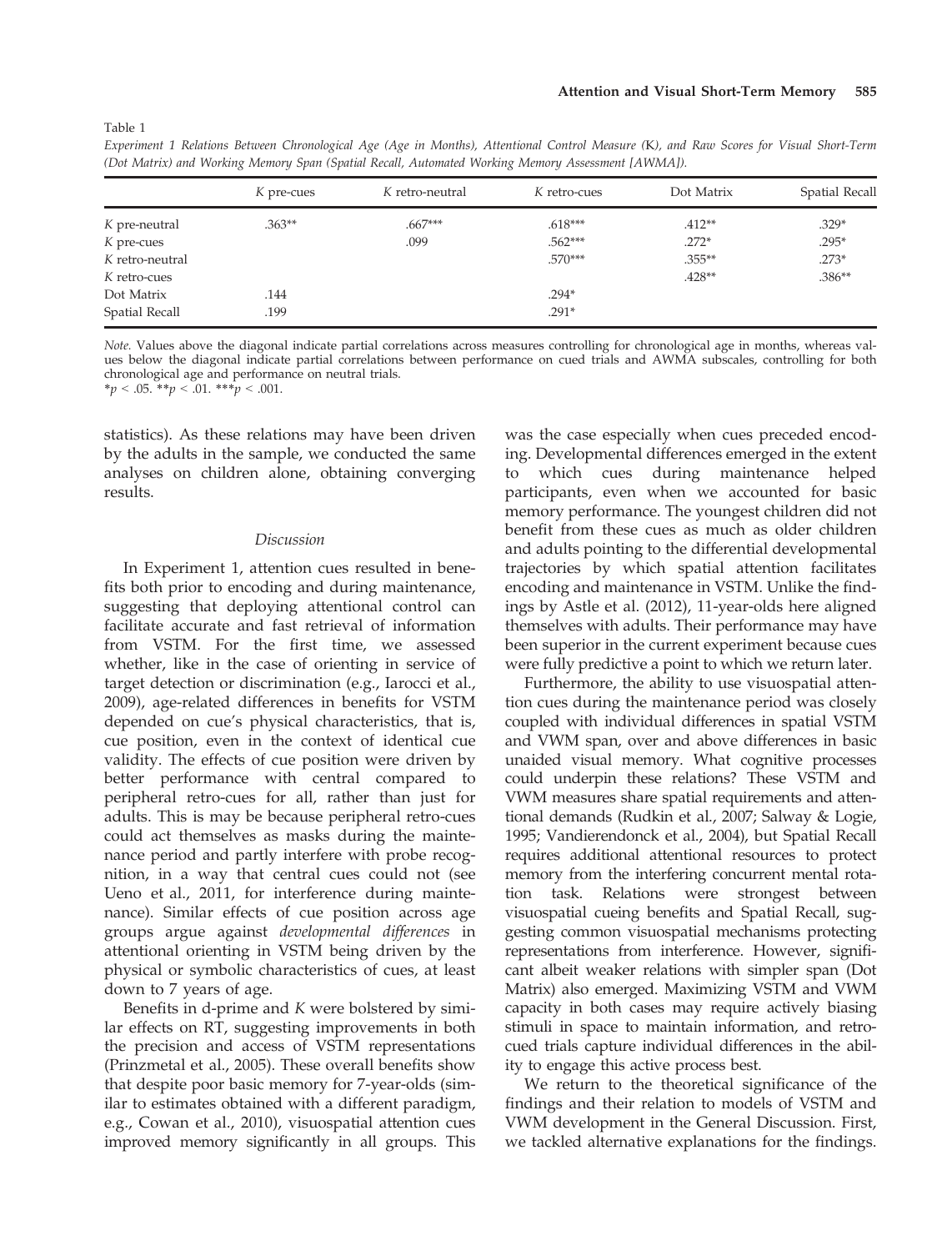Could it be that the benefits derived from the attentional orienting in service of memory observed in Experiment 1 are automatic, rather than voluntary, in nature? Even more critically, could reflexive mechanisms underpin attentional orienting benefits in young children, whereas similar effects are driven by voluntary processes in adults?

#### Experiment 2

Results from Experiment 1 showed no substantial differences in the way central and peripheral cues modulate VSTM retrieval in children and adults when they reliably predict the target's location, whereas developmental differences were particularly evident when cues oriented attention during the maintenance period. We therefore tested the extent to which these developmental differences in orienting benefits depended on voluntary processes by reducing the predictive validity of cues. Many attention orienting studies to date indicate that central cues can allocate attention automatically, as shown by facilitatory effects of centrally presented eye direction (e.g., Friesen & Kingstone, 1998) or arrow direction (e.g., Ristic & Kingstone, 2012; Tipples, 2002) cues that do not predict upcoming target location. The attention effects of nonpredictive eyes and arrows have been measured in infants (e.g., Hood, Willen, & Driver, 1998), preschool children (e.g., Ristic, Friesen, & Kingstone, 2002), and aging adults (e.g., Olk, Hildebrandt, & Kingstone, 2010). Furthermore, central and peripheral cues can engage both voluntary and reflexive orienting when they are spatially predictive (Olk, Cameron, & Kingstone, 2008) both in adults and in 3- to 4-year-old children (Ristic & Kingstone, 2009), as well as across the life span (Iarocci et al., 2009). As a whole, although peripheral cues have often been characterized as resulting in "automatic" and central arrow cues as resulting in "voluntary" orienting, this substantial body of work in adults and over development warns against drawing such implications, because it is rarer for studies to manipulate cue location and cue validity orthogonally, for example, using fully valid and invalid central cues and fully valid and invalid peripheral cues. In line with this argument, in Experiment 1 we examined whether cue position alone modulates VSTM differentially across development, in the context of an explicit and equivalent motivation to follow fully valid cues, whereas in Experiment 2 we introduced invalid cues.

Manipulations of cue validity can also be extremely useful in understanding mechanisms of attentional control in VSTM, be they spatial or nonspatial. For example, Cowan et al. (2010) asked participants to attend to a target shape within an array to be encoded, but changes occasionally occurred in the unattended shape. Children and adults were highly sensitive to this nonspatial attentional manipulation, with  $K$  dropping significantly when shape validity dropped from 100% to 50%. Berryhill, Richmond, Shay, and Olson (2012) employed a similar logic by contrasting fully valid retro-cues, retro-cues that were only valid in 25% of trials, and fully uninformative retro-cues. Results showed no cue benefits for fully uninformative cues and a nonsignificant trend for cues of low validity, prompting Berryhill et al. to suggest that, at least in adults, voluntary control drives orienting effects during maintenance.

We hypothesized that if the cueing benefits demonstrated by all participants in Experiment 1, and especially by children, depend on automatic orienting effects rather than controlled voluntary orienting, benefits should survive even when cues have very low validity, and this may be the case especially for peripheral cues. If, on the contrary, voluntary allocation of attention drives the effects, cueing benefits and their developmental differences should be drastically reduced compared to Experiment 1 and for all cue positions. All attention cues were retro-cues, since these carried the age-related differences in Experiment 1 and because individual differences in retro-cueing benefits uniquely related to VSTM/VWM span.

#### Method

#### Participants

Thirty-four typically developing children (15 boys) aged  $6-7$  years old  $(M = 6.47$  years old,  $SD = .51$ ; 7-year-olds henceforth), 36 children (16 boys) aged 10–12 years old  $(M = 10.92$  years old,  $SD = .77$ ; 11-year-olds henceforth) and 19 adults (4 men) aged 19–30 years old ( $M = 24.95$ ,  $SD = 3.37$ ) took part. Recruitment and informed consent operated as in Experiment 1.

#### Apparatus

Attentional orienting task. All parameters were the same with Experiment 1 except in three respects. First, there were only two trial types, retro-cue and neutral trials. Second, retro-cues could be valid or invalid (see Figure 1c). Third, instead of manipulating cue position across participants, all participants completed two blocks using centrally presented cues ("central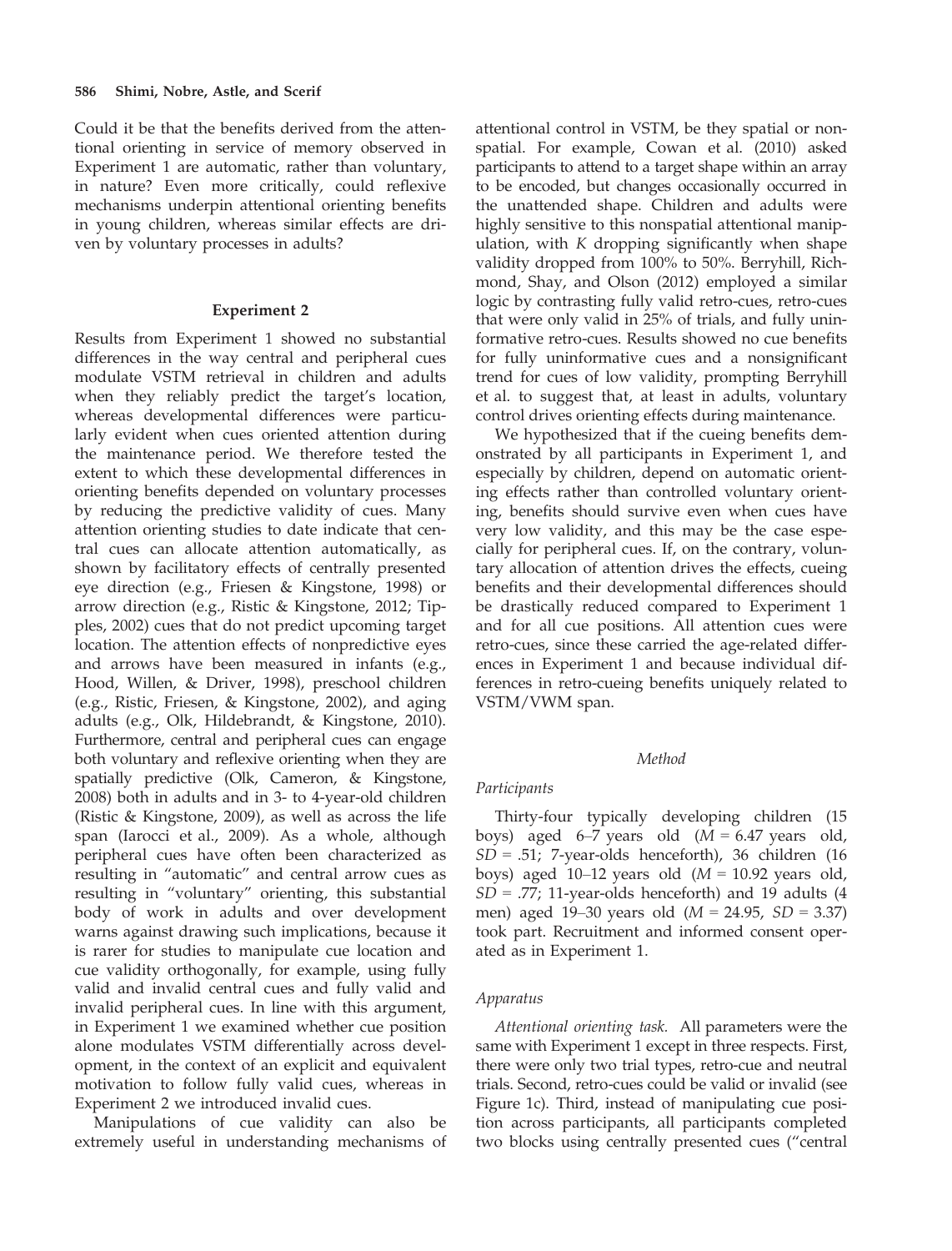blocks") and two blocks with peripherally presented cues ("peripheral blocks"), whose order was counterbalanced across participants. As with Experiment 1, each test block contained 48 trials, totalling 192 trials, of which two thirds were probe-present trials and one third probe-absent trials. Of the probe-present trials, three fourths were cued (equally likely to point to one of the four possible spatial locations) and one fourth were neutral. Probe-absent trials contained an equal split of cued and neutral trials to avoid cues indexing "present" trials. In probe-present trials, if a cue was presented, it indicated the location of the probe in the memory array 50% of the time; thus, on target present trials, cues were 50% likely to indicate the location of the probe in the memory array, a significant decrease in their validity compared to Experiment 1 (100%). Time parameters were identical to those used in Experiment 1.

#### Procedure

The only difference was the nature of the task-specific instructions participants received. They were informed that occasionally the cue would be helpful, but other times it would trick them by pointing to a spatial location other than the one the probe occupied in the memory array. Following Berryhill et al. (2012), participants were recommended to ignore the cue.

#### Design

A mixed-design ANOVA was performed on K and median RT scores testing the between-subjects factor of age group (7-year-olds, 11-year-olds, adults) and the within-subjects factors of cue position (central, peripheral) and trial type (validly cued, invalidly cued, neutral). In addition, to contrast effects in Experiments 1 and 2, we conducted ANOVAs on valid central retro-cue and neutral trials and on peripheral retro-cue and neutral trials across experiments, treating experiment as a between-subject variable.

#### Results

# Accuracy-Based Measures: Cowan's K

As in Experiment 1, statistics for d-prime and K yielded similar results, hence only K is reported for brevity (see online Appendix S1 for all condition means). Critically, cueing benefits compared to neutral trials were much reduced compared to Experiment 1 and no cueing costs were observed for all groups (see Figure 3): There were no significant differences between validly cued ( $M = 1.88$ ) and neutral  $(M = 1.75, p > .05)$  trials, or between invalidly cued ( $M = 1.73$ ) and neutral ( $p > .05$ ) trials, with a residual benefit in trials with valid retro-cue compared to invalid retro-cue ( $p = .02$ ). We also contrasted directly K scores for Experiments 1 and 2. The analyses on difference scores (retro-cue—neutral trials) for both ANOVAs showed a significant reduction in cue benefits in Experiment 2 compared to 1 for all groups (central cue benefit Experiment 1:  $M = .66$  and central cue benefit Experiment 2:  $M = .23$ ,  $p = .002$ ; peripheral cue benefit Experiment 1:  $M = .53$  and peripheral cue benefit Experiment 2: M = .04,  $p < .001$ ; see online Appendix S1 for full statistics).

#### Median RTs

A similar pattern of results was obtained for median RTs. Cueing benefits and costs were not





Figure 3. Cowan's K difference scores from neutral baseline, comparing valid and invalid central and peripheral cues, for all three age groups in Experiment 2.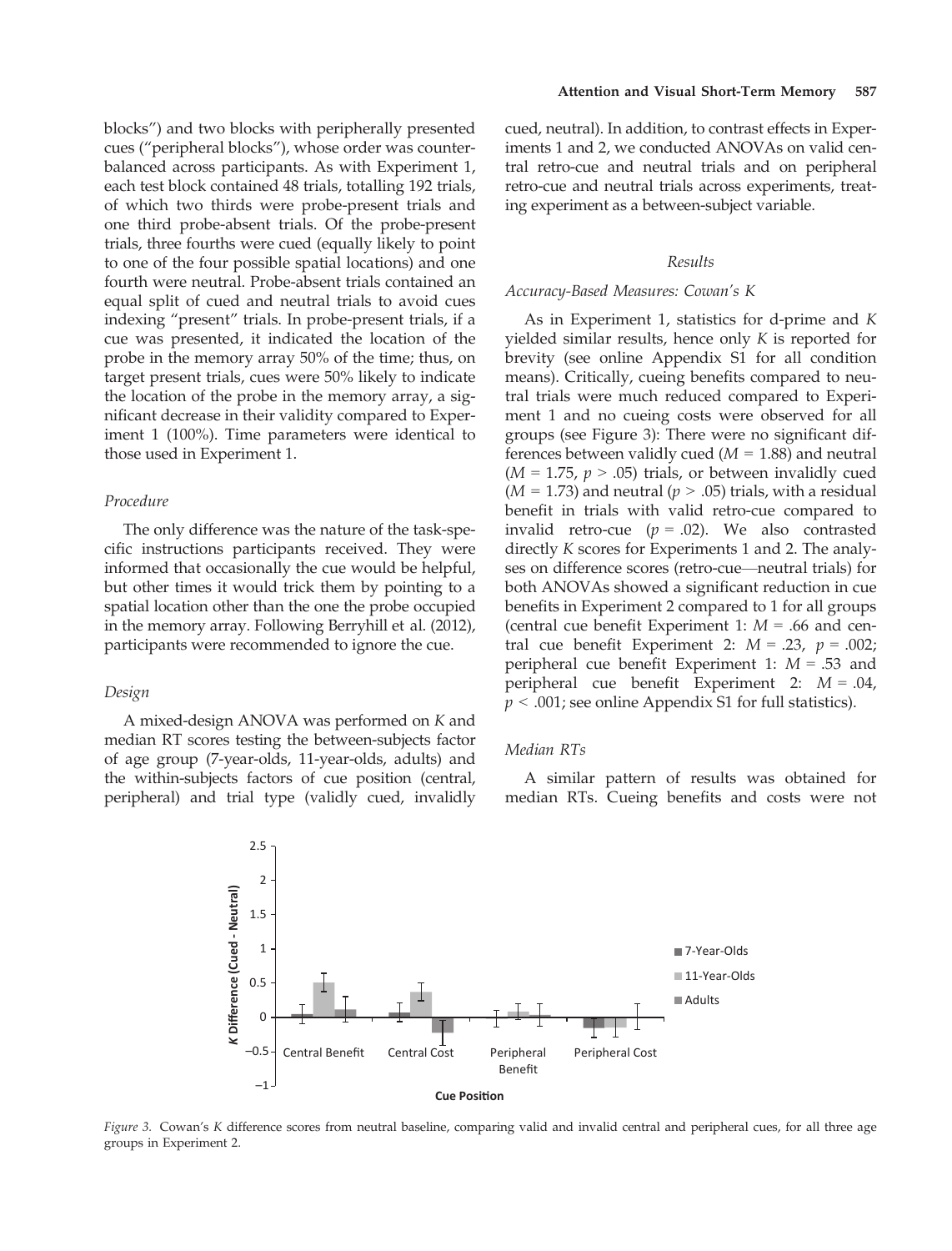significant ( $ps$   $>$  .05), with residual faster performance in valid cued trials  $(M = 920.83)$  compared to invalid cued trials ( $M = 960.71$ ,  $p < .05$ ) across age groups. As above, we also contrasted the benefits conferred by central and peripheral cues (retrocue—neutral trials) between Experiment 1 and 2. Again, there was a significant reduction in cue benefits in Experiment 2 compared to 1 for all age groups (central cue benefit Experiment  $1: M = 258.89$ and central cue benefit Experiment 2:  $M = 24.15$ ,  $p < .001$ ; peripheral cue benefit Experiment 1:  $M = 256.12$  and peripheral cue benefit Experiment 2:  $M = 32.11$ ,  $p < .001$ ; see online Appendix S1).

# Discussion

We reduced the validity of the cues by introducing trials with invalid cues. Improvements in accuracy and response times for probes at validly cued locations compared to neutral trials were consequently eliminated, leaving only a residual advantage compared to invalid cues, consistent with Berryhill et al. (2012). A key finding of Experiment 2 is therefore that even children as young as 7 years of age can voluntarily allocate attention to refresh items in VSTM as well as largely resist automatic effects of cues when they are less informative, regardless of their physical characteristics. Furthermore, there were no age-related differences in cueing effects, in contrast to the marked differences found in Experiment 1, suggesting that differences in the ability to orient attention voluntarily drove the earlier age effects.

The voluntary or automatic nature of attentional refreshment mechanisms is a topical question for recent developmental studies of memory maintenance in the verbal domain (e.g., Barrouillet et al., 2009; Tam, Jarrold, Baddeley, & Sabatos-DeVito, 2010). The present findings suggest that the reliability with which cues predict target location plays a strong role in attentional orienting mechanisms engendered by spatial cues over and above their physical features, both in adults and in children (consistent with Iarocci et al., 2009; Ristic & Kingstone, 2009). To the best of our knowledge, this is the first study that has assessed these developmentally and in service of VSTM.

# General Discussion

The aim of this study was to understand the contribution of visuospatial attentional control to VSTM and VWM across development. As we had predicted, Experiment 1 demonstrated robust attentional cueing benefits for both the accuracy and speed with which information was retrieved from VSTM, both when cues were presented prior to encoding and during maintenance of visual information, suggesting cueing improvements in both precision of and access to these representations. Benefits during maintenance were smaller for younger children even when we controlled for their poorer memory through difference scores. Importantly, the developmental differences were consistent across central and peripheral cues, indicating that children's poorer ability to enhance maintenance and/or retrieval depends on the changing ability to deploy visuospatial attentional control during the maintenance period rather than on the physical or symbolic characteristics of the attentional orienting cues. These conclusions were corroborated by Experiment 2: Benefits of cues during maintenance were greatly decreased by decreasing cue validity and similarly so for peripheral and central cues. Furthermore, the age-related differences in retro-cueing effects obtained in Experiment 1 were eliminated in Experiment 2. This finding demonstrates that participants were able to ignore the cues (indexed by an absence of costs). It also suggests that in Experiment 1 participants in all groups understood the value of the cue and followed instructions to optimize VSTM performance; that is, they used cues to facilitate encoding and maintenance of to-be-probed items.

Taken together, these new findings strongly suggest that developmental differences during maintenance depend on changes in controlled voluntary visuospatial orienting rather than being automatic. Developmental changes are consistent with the vast literature documenting changes in children's ability to orient attention in service of detection and discrimination (Akhtar & Enns, 1989; Brodeur & Boden, 2000; Brodeur & Enns, 1997; Brodeur et al., 1997; Enns & Brodeur, 1989; Goldberg, Maurer, & Lewis, 2001; Iarocci et al., 2009; Ristic & Kingstone, 2009; Wainwright & Bryson, 2002), but add to the more limited investigation of these visuospatial attentional processes in service of VSTM in childhood (Astle et al., 2012) by demonstrating for the first time the voluntary nature of these effects and their independence from cue characteristics.

Cueing benefits for all participants, independent of cue characteristics and influenced by cue validity, suggest that actively deploying visuospatial attention can facilitate retrieval of information from VSTM. Visuospatial attentional biases can influence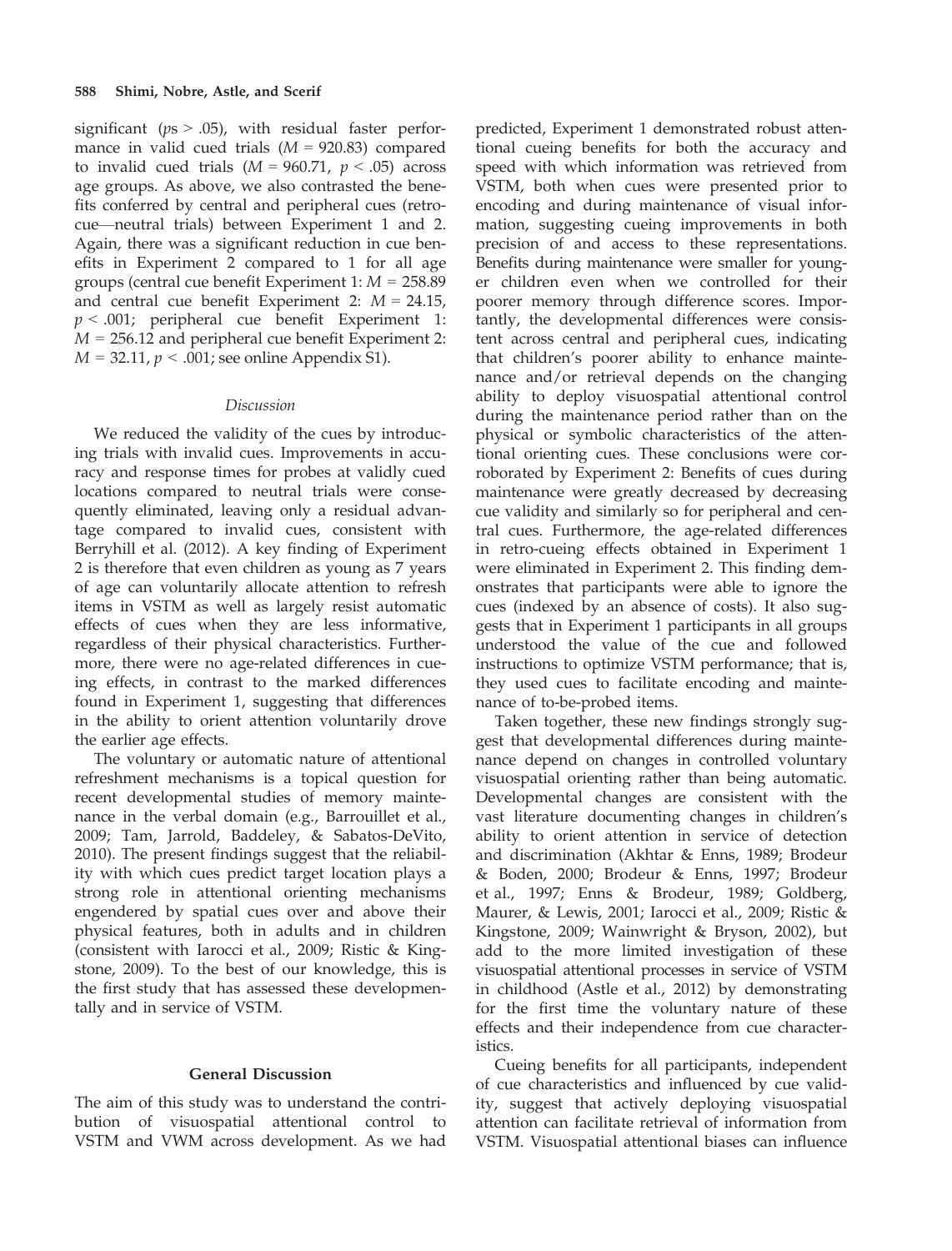representations held in VSTM and be influenced by them, certainly in adults (Chun et al., 2011; Gazzaley & Nobre, 2011; Stokes, 2011; Stokes & Nobre, 2011) and in infancy (see Ross-Sheehy et al., 2011), but the current data provide the necessary bridge in childhood. Beyond attention models, these benefits of visuospatial attention cues are consistent with cognitive models and data on VWM as these include attentional constraints on the encoding and maintenance of stimuli in memory (e.g., Salway & Logie, 1995; Ueno et al., 2011; Vandierendonck et al., 2004).

Recent theories stipulate that a taxonomy of attentional processes operating on externally versus internally focused representations can inform how attention facilitates adults' VSTM and vice versa (Chun et al., 2011). Here, applying this taxonomy developmentally demonstrates that controlled attentional processes operating on VSTM representations at different processing stages fractionate over development: Externally focused orienting in service of encoding seems efficient from relatively early in childhood, whereas internally focused biases during maintenance continue to improve later, a developmental dissociation that could not be studied as easily with change detection paradigms that have been used in children and infants (e.g., Cowan et al., 2010; Ross-Sheehy et al., 2011).

What precise cognitive mechanisms drive developmental differences in the efficiency of visuospatial biases during maintenance? Let us begin by ruling out accounts based on simple differences in the amount of information children can remember, because differences persist when we take these basic differences into account. We do not doubt that increasing storage capacity is an important factor for developmental improvements in VSTM and VWM capacity, especially in change detection paradigms (e.g., Cowan et al., 2010; Cowan et al., 2011), but we suggest that differences in the ability to deploy voluntary visuospatial biases can also contribute to them. A number of non-mutually exclusive visuospatial mechanisms may be involved. In the adult literature, it has been proposed that cues enhance the active maintenance of relevant items and/or suppress the activation of irrelevant items (Lepsien & Nobre, 2006), protect the representation of the selected item from decay or interference during the retention interval (Makovski & Jiang, 2007; Matsukura et al., 2007), and provide direct retrieval routes to items in memory by prioritizing the comparison process of the selected item with the probe (Astle, Summerfield, Griffin, & Nobre, 2011). Findings here suggest that prioritization per se is not the key to developmental differences. This is because cues prior to encoding offered the opportunity to select and prioritize a single item among the four in the memory array for encoding and retention until test. Young children benefited from these cues as much as older individuals. We suggest that instead, older individuals are better able to use visual attentional control to refresh and protect selected representations during maintenance, and the ability to deploy such biases seems to be a critical distinguishing factor across age groups in influencing VSTM. The smaller attentional benefits for younger compared to older children are also consistent with the suggestion by Barrouillet et al. (2009) that attentional refreshment mechanisms may influence WM span differentially from 5 to 14 years of age, but unlike adults and the elderly (Johnson et al., 2002; Raye et al., 2002, 2008), in children these had thus far only been investigated for the verbal modality.

Can our use of more traditional VSTM and VWM measures elucidate further the nature of visuospatial attentional orienting mechanisms in VSTM? Over and above differences in age and basic memory, individual differences in attentional benefits during the maintenance period related to VSTM and VWM capacity, consistent with prior research in adults (e.g., Fukuda & Vogel, 2009; Vogel et al., 2005). All these findings are ultimately correlational in nature and do not imply causality. However, our data point to the fact that attentional orienting and VSTM and VWM capacity measures share variance even when simple retention is taken into account. This close coupling depends, we believe, on multiple mechanisms of attentional control. Both measures of VSTM and VWM span employed here make attentional demands in the visuospatial domain (e.g., Rudkin et al., 2007; Salway & Logie, 1995), although they differ in their concurrent demands. The Spatial Recall task required participants to maintain spatial sequences while also performing a secondary task that introduced interference during retention. Our findings suggest that voluntary attentional orienting and VSTM capacity are coupled whether there is a concurrent processing task or not, but the strongest relations emerged between our experimental measures of attentional orienting and the Spatial Recall task, indicating shared control mechanisms when protecting representations from interference during maintenance.

Cognitive processes other than visuospatial attentional control could also contribute to developmental and individual differences in the ability to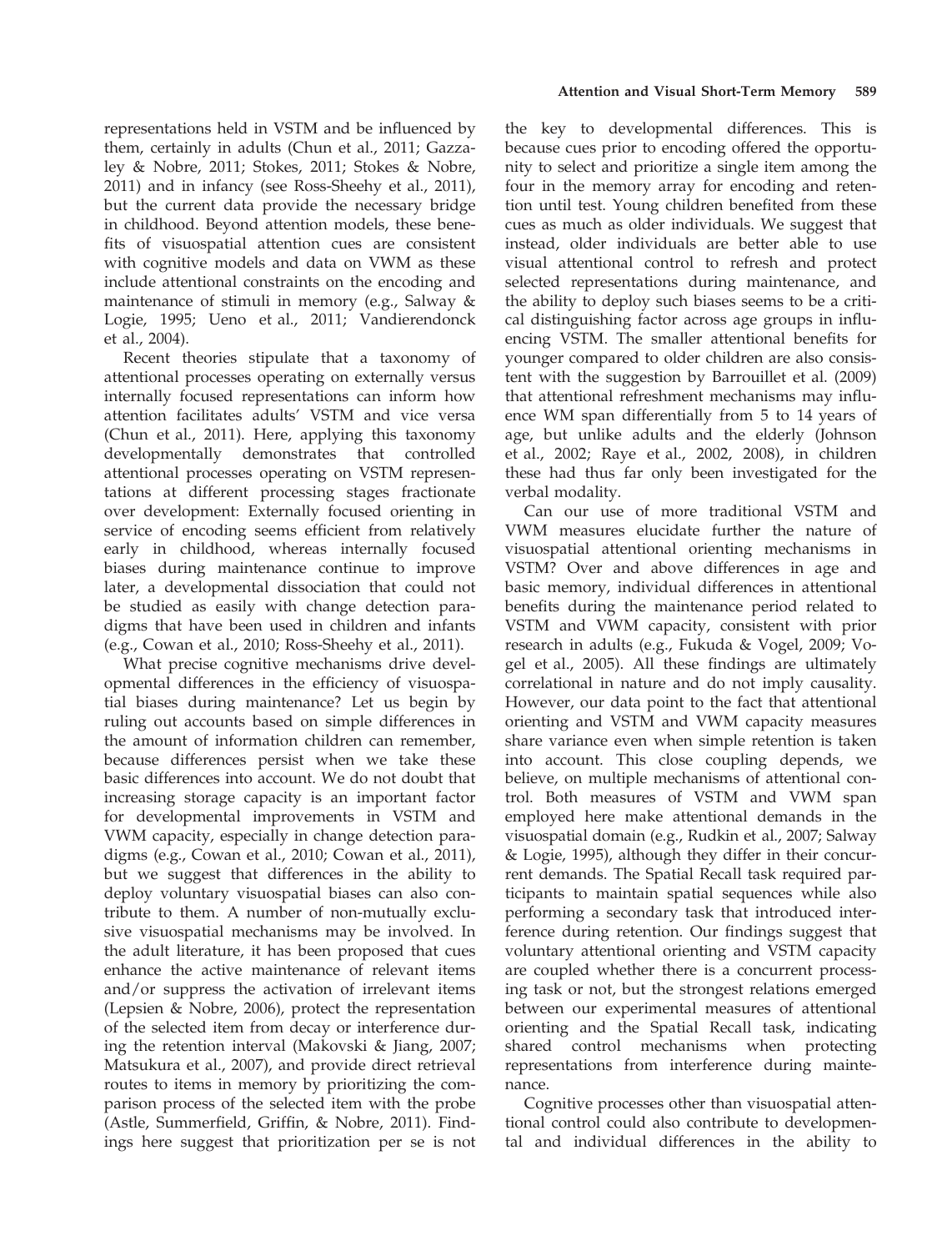exploit attention cues to optimize memory during the maintenance period, and therefore deserve further investigation. For example, for younger children, information encoded in VSTM may be decaying at a faster rate (e.g., Cowan, Nugent, Elliott, & Saults, 2000) and/or the memoranda may be interfering with each other to a greater degree (e.g., see Lewandowsky, Geiger, Morrell, & Oberauer, 2010, for an overview of interference-based accounts in adults), so that when a beneficial cue eventually appears in the maintenance period, the quality of the representations on which it can operate is degraded to a greater extent, even when no concurrent secondary processing task is required. Existing data suggest that, at least for 10-year-olds, imposing longer delays between the presentation of the memory array and attention cues does result in smaller cueing benefits than those attained at shorter delays, although the rate of decay of the attentional benefit is similar to that measured in adults (Astle et al., 2012, Experiment 2). Follow-up experiments with variable intervals between arrays and cues with younger children are required to investigate this point further. With regard to interference, adults' VSTM capacity does seem to depend on the ability to filter relevant information (e.g., Fukuda & Vogel, 2009) and work on VWM also suggests that, even for adults, there is an attentional cost to protecting representations from interfering irrelevant stimuli presented in the maintenance period (Ueno et al., 2011).

In conclusion, the current studies are the first to explore precise parameters through which developing attentional control influences encoding and maintenance in VSTM during childhood. They define how children develop the ability to voluntarily deploy attentional control within VSTM. The study of developmental changes in attentional control and of visual memory are clearly ripe for further integration, and the current data motivate cognitive psychologists and developmental neuroscientists alike to converge on this exciting task.

# References

- Akhtar, N., & Enns, J. T. (1989). Relations between covert orienting and filtering in the development of visual attention. Journal of Experimental Child Psychology, 48, 315–334.
- Alloway, T. P. (2007). The Automated Working Memory Assessment. London: Harcourt Assessment.
- Astle, D. E., Nobre, A. C., & Scerif, G. (2012). Attentional control constrains visual short-term memory: Insights

from developmental and individual differences. Quarterly Journal of Experimental Psychology, 65, 277–294.

- Astle, D. E., & Scerif, G. (2011). Interactions between attention and visual short-term memory (VSTM): What can be learnt from individual and developmental differences? Neuropsychologia, 49, 1435–1445.
- Astle, D. E., Summerfield, J., Griffin, I., & Nobre, A. C. (2011). Orienting attention to locations in mental representations. Attention, Perception & Psychophysics, 74, 146–162.
- Awh, E., & Jonides, J. (1998). Spatial selective attention and spatial working memory. In R. Parasuraman (Ed.), The attentive brain (pp. 353–380). Cambridge, MA: MIT Press.
- Awh, E., & Jonides, J. (2001). Overlapping mechanisms of attention and spatial working memory. Trends in Cognitive Sciences, 5, 119–126.
- Baddeley, A. D., & Hitch, G. J. (1974). Working memory. In G. Bower (Ed.), The psychology of learning and motivation (pp. 47–89). New York: Academic Press.
- Baddeley, A. D., & Hitch, G. J. (2000). Development of working memory: Should the Pascual-Leone and the Baddeley and Hitch models be merged? Journal of Experimental Child Psychology, 77, 128–137.
- Barrouillet, P., Gavens, N., Vergauwe, E., Gaillard, V., & Camos, V. (2009). Working memory span development: A time-based resource-sharing model account. Developmental Psychology, 45, 477–490.
- Berryhill, M. E., Richmond, L. L., Shay, C. S., & Olson, I. R. (2012). Shifting attention among working memory representations: Testing cue type, awareness, and strategic control. Quarterly Journal of Experimental Psychology, 65, 426–438.
- Brodeur, D. A., & Boden, C. (2000). The effects of spatial uncertainty and cue predictability on visual orienting in children. Cognitive Development, 15, 367–382.
- Brodeur, D. A., & Enns, J. T. (1997). Covert visual orienting across the lifespan. Canadian Journal of Experimental Psychology, 51, 20–35.
- Brodeur, D. A., Trick, L. M., & Enns, J. T. (1997). Selective attention over the lifespan. In J. A. Burack & J. T. Enns (Eds.), Attention, development and psychopathology (pp. 74–94). New York: Guilford.
- Chun, M. M., Golomb, J. D., & Turk-Browne, N. B. (2011). A taxonomy of external and internal attention. Annual Review of Psychology, 62, 73–101.
- Corbetta, M., Miezin, F. M., Shulman, G. L., & Petersen, S. E. (1993). A PET study of visuospatial attention. The Journal of Neuroscience, 13, 1202–1226.
- Cowan, N. (2001). The magical number 4 in short-term memory: A reconsideration of mental storage capacity. Behavioral and Brain Sciences, 24, 87–185.
- Cowan, N., AuBuchon, A. M., Gilchrist, A. L., Ricker, T. J., & Saults, J. S. (2011). Age differences in visual working memory capacity: Not based on encoding limitations. Developmental Science, 14, 1066–1074.
- Cowan, N., Elliott, E. M., Scott Saults, J., Morey, C. C., Mattox, S., Hismjatullina, A., et al. (2005). On the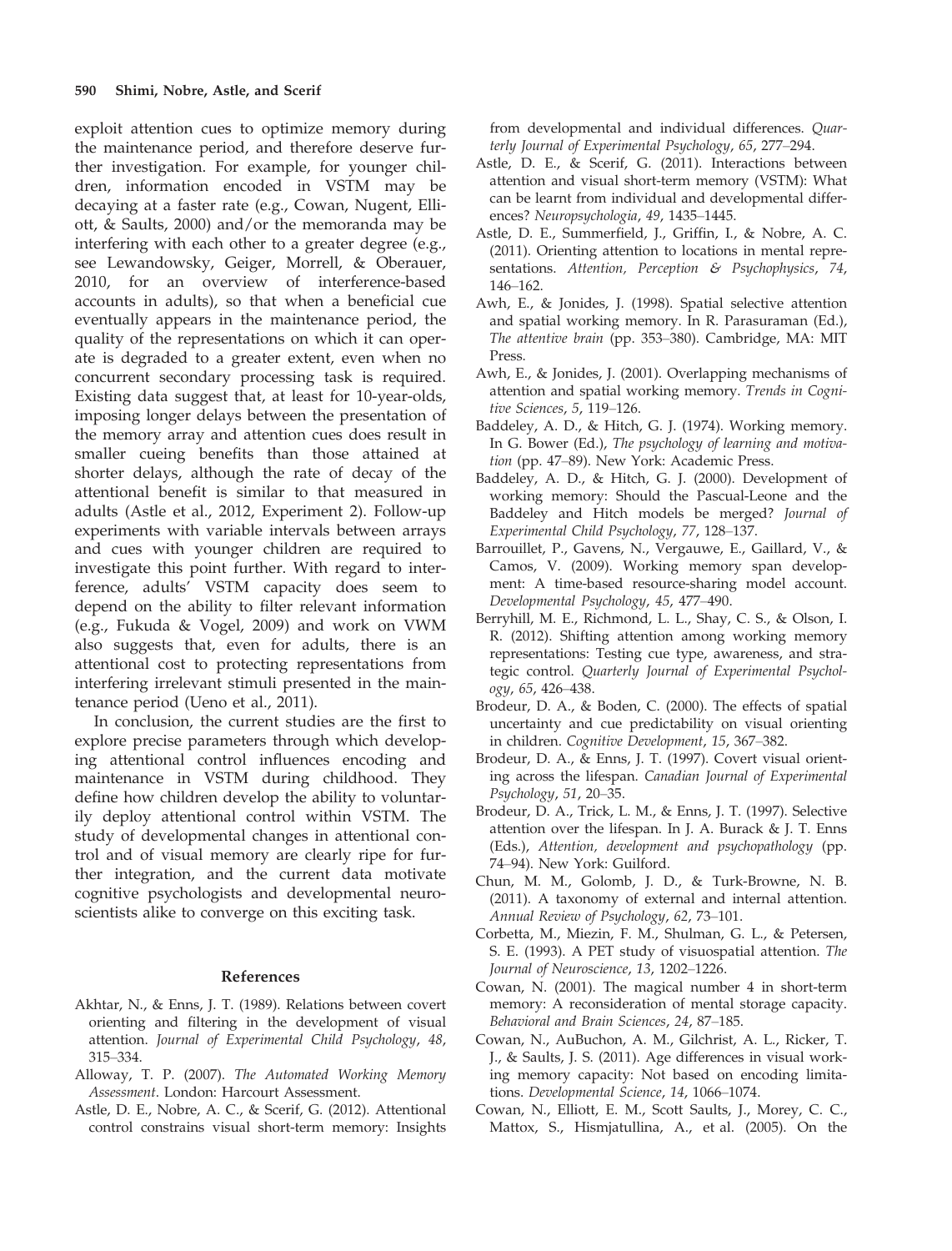capacity of attention: Its estimation and its role in working memory and cognitive aptitudes. Cognitive Psychology, 51, 42–100.

- Cowan, N., Morey, C. C., AuBuchon, A. M., Zwilling, C. E., & Gilchrist, A. L. (2010). Seven-year-olds allocate attention like adults unless working memory is overloaded. Developmental Science, 13, 120–133.
- Cowan, N., Nugent, L. D., Elliott, E. M., & Saults, J. S. (2000). Persistence of memory for ignored lists of digits: Areas of developmental constancy and change. Journal of Experimental Child Psychology, 76, 151–172.
- Desimone, R., & Duncan, J. (1995). Neural mechanisms of selective visual attention. Annual Review of Neuroscience, 18, 193–222.
- Engle, R., Tuholski, S., Laughlin, J., & Conway, A. R. (1999). Working memory, short-term memory, and general fluid intelligence: A latent-variable approach. Journal of Experimental Psychology: General, 128, 309– 331.
- Enns, J. T., & Brodeur, D. A. (1989). A developmental study of covert orienting to peripheral visual cues. Journal of Experimental Child Psychology, 48, 171–189.
- Friesen, C. K., & Kingstone, A. (1998). The eyes have it! Reflexive orienting is triggered by nonpredictive gaze. Psychonomic Bulletin and Review, 5, 490–495.
- Fukuda, K., & Vogel, E. K. (2009). Human variation in overriding attentional capture. Journal of Neuroscience, 29, 8726–8733.
- Gathercole, S. (1999). Cognitive approaches to the development of short-term memory. Trends in Cognitive Sciences, 3, 410–419.
- Gathercole, S. E., Pickering, S. J., Ambridge, B., & Wearing, H. (2004). The structure of working memory from 4 to 15 years of age. Developmental Psychology, 40, 177–190.
- Gazzaley, A., & Nobre, A. C. (2011). Top-down modulation: Bridging selective attention and working memory. Trends in Cognitive Sciences, 16, 129–135.
- Goldberg, M. C., Maurer, D., & Lewis, T. L. (2001). Developmental changes in attention: The effects of endogenous cueing and of distractors. Developmental Science, 4, 209–219.
- Griffin, I. C., & Nobre, A. C. (2003). Orienting attention to locations in internal representations. Journal of Cognitive Neuroscience, 15, 1176–1194.
- Hood, B. M., Willen, J. D., & Driver, J. (1998). Adult's eyes trigger shifts of visual attention in human infants. Psychological Science, 9, 53–56.
- Iarocci, G., Enns, J. T., Randolph, B., & Burack, J. A. (2009). The modulation of visual orienting reflexes across the lifespan. Developmental Science, 12, 715–724.
- Johnson, M. K., Reeder, J. A., Raye, C. L., & Mitchell, K. J. (2002). Second thoughts versus second looks: An age-related deficit in reflectively refreshing just-activated information. Psychological Science, 13, 64–67.
- Kastner, S., & Ungerleider, L. G. (2000). Mechanisms of visual attention in the human cortex. Annual Review of Neuroscience, 23, 315–341.
- Kemps, E., De Rammelaere, S., & Desmet, T. (2000). The development of working memory: exploring the complementarity of two models. Journal of Experimental Child Psychology, 77, 89–109.
- Kuo, B.-C., Stokes, M. G., & Nobre, A. C. (2011). Attention modulates maintenance of representations in visual short-term memory. Journal of Cognitive Neuroscience, 24, 51–60.
- Landman, R., Spekreijse, H., & Lamme, V. A. (2003). Large capacity storage of integrated objects before change blindness. Vision Research, 43, 149–164.
- Lepsien, J., Griffin, I. C., Devlin, J. T., & Nobre, A. C. (2005). Directing spatial attention in mental representations: Interactions between attentional orienting and working-memory load. NeuroImage, 26, 733–743.
- Lepsien, J., & Nobre, A. C. (2006). Cognitive control of attention in the human brain: Insights from orienting attention to mental representations. Brain Research, 1105, 20–31.
- Lewandowsky, S., Geiger, S. M., Morrell, D. B., & Oberauer, K. (2010). Turning simple span into complex span: Time for decay or interference from distractors? Journal of Experimental Psychology: Learning, Memory, and Cognition, 36, 958–978.
- Logie, R. H., & Pearson, D. G. (1997). The inner eye and the inner scribe of visuo-spatial working memory; Evidence from developmental fractionation. European Journal of Cognitive Psychology, 9, 241–257.
- Luck, S. J., Hillyard, S. A., Mouloua, M., & Hawkins, H. L. (1996). Mechanisms of visual-spatial attention: Resource allocation or uncertainty reduction? Journal of Experimental Psychology: Human Perception and Performance, 22, 725–737.
- Luck, S., Woodman, G., & Vogel, E. (2000). Event-related potential studies of attention. Trends in Cognitive Sciences, 4, 432–440.
- Makovski, T., & Jiang, Y. V. (2007). Distributing versus focusing attention in visual short-term memory. Psychonomic Bulletin & Review, 14, 1072–1078.
- Matsukura, M., Luck, S. J., & Vecera, S. P. (2007). Attention effects during visual short-term memory maintenance: Protection or prioritization? Perception & Psychophysics, 69, 1422–1434.
- Olk, B., Cameron, B., & Kingstone, A. (2008). Enhanced orienting effects: Evidence for an interaction principle. Visual Cognition, 16, 979–1000.
- Olk, B., Hildebrandt, H., & Kingstone, A. (2010). Involuntary but not voluntary orienting contributes to a disengage deficit in visual neglect. Cortex, 46, 1149–1164.
- Pickering, S. J. (2001). The development of visuo-spatial working memory. Memory, 9, 423–432.
- Posner, M. I. (1980). Orienting of attention. Quarterly Journal of Experimental Psychology, 32, 3–25.
- Posner, M. I., & Cohen, Y. (1984). Components of visual orienting. Attention and Performance, 10, 531–556.
- Prinzmetal, W., McCool, C., & Park, S. (2005). Attention: Reaction time and accuracy reveal different mechanisms. Journal of Experimental Psychology: General, 134, 73–92.